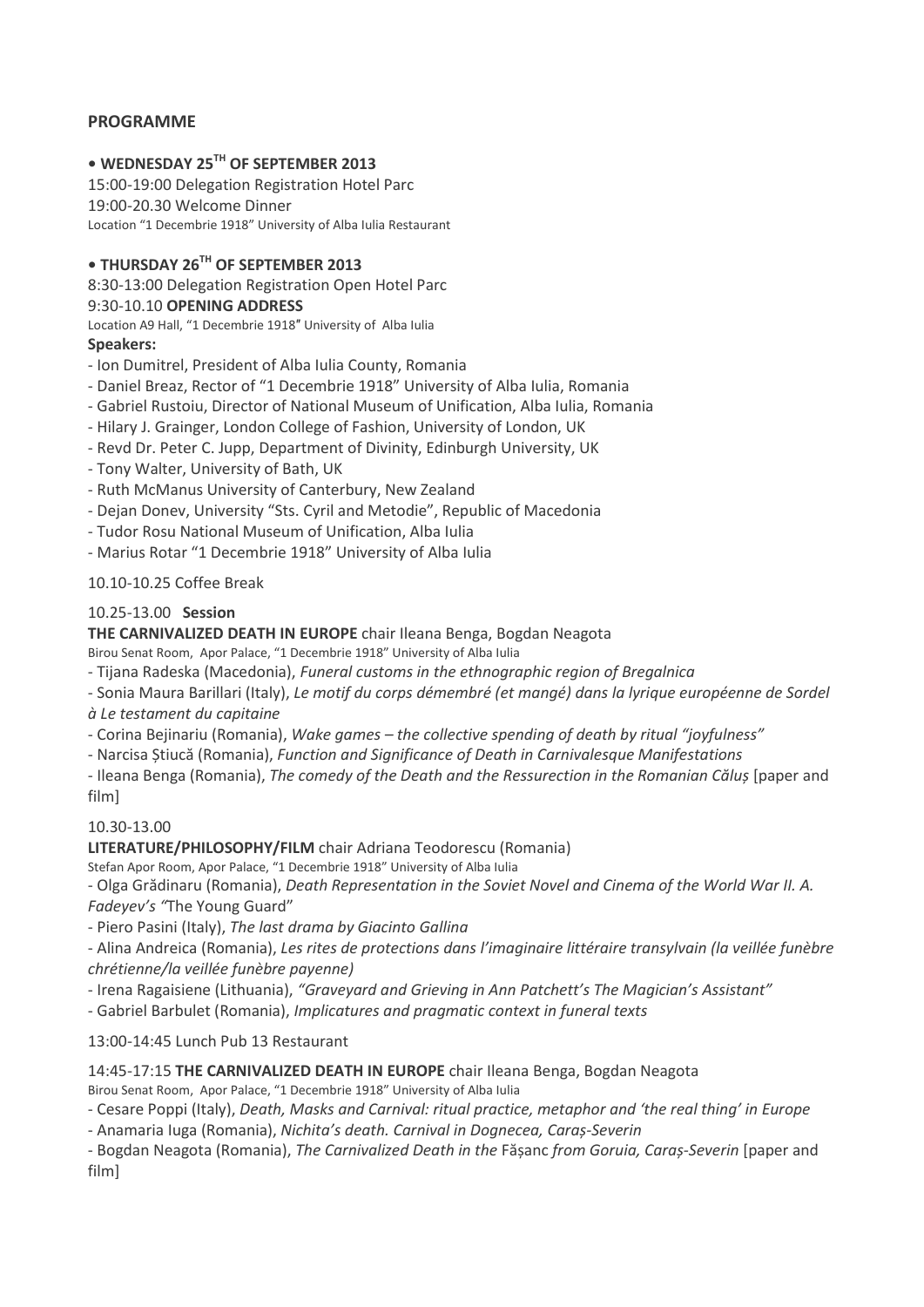- Gabriel-Cătălin Stoian (Romania), *Life and Death in Brănești (Ilfov). A case study – "*Ziua Cucilor/The Day of the Cuckoos" [paper and film]

- Alin Rus (USA), *Representations of Death in the Carnival Events at the End of the Year in Moldova*

14:45-17:15 **WORKSHOP** chair Ruth McManus (New Zealand)

Aula Mica, "1 Decembrie 1918" University of Alba Iulia, "1 Decembrie 1918" University of Alba Iuli

- Joy Berger (USA), *Music and Grief: Past, Present and Future*

16.00-17.15 **EUTHANASIA** chair Peter C. Jupp (UK)

Stefan Apor Room, Apor Palace, "1 Decembrie 1918" University of Alba Iulia

- Sheena M. Eagan Chamberlin (USA), *Euthanasia on the Battlefield: the dilemma of constrained choice*

- Mihai Roman (Romania), *Judeo-Christian funeral rites – their relevance for contemporaneity* (moved from Rituals/Specificity section)

## 17.15-17.30 Coffee Break

#### 17:30-20.00 **THE CARNIVALIZED DEATH IN EUROPE chair Ileana Benga, Bogdan Neagota**

Birou Senat Room, Apor Palace, "1 Decembrie 1918" University of Alba Iulia

- Giovanni Kezich, Michele Trentini (Italy), *Carnival King of Europe* [film, 30 min.]

- Mihai Andrei Leaha (Romania), *Shooting the Goat. An Ethnographic Documentary about New Year Carnival in Romos, Hunedoara* [film, 30 min.]

- Filippo Marranci, Marco Magistrali (Italy), *The Funeral of Cecco* [film, 30 min.]

- Vasile Mathe (Romania), *Carnival Wedding and Funeral in Dognecea, Caraș-Severin* [film, 30 min.]

- Adela Ambrușan (Romania), *The Ripu's Funeral. A Carnival from Caraș-Severin, Romania* [film, 30 min.]

## 17:30-20.00 **RITUALS/SPECIFICITY** chair Hilary Grainger (UK)

Stefan Apor Room, Apor Palace, "1 Decembrie 1918" University of Alba Iulia

- Nana Chabukiani (Georgia), *Disrupted Continuity and Commemoration of the Deceased: Case of IDPs in Georgia*

- Federica Viello (Italy), *The mourning and Nigerian migrants in Turin*

- Andréia Martins, Pedro Guimarães (Brazil), *Diablo trilogy: characters and players between life and death*

- Federica Manfredi (Switzerland), *Performing Death in Civitavecchia. A Contemporary Blood Rite during the Good Friday Procession*

- Paul Voninski (USA), *Death Rituals in the Cloud: Change and meaning in the intersection of information technology and traditional social behavior*

## **HISTORY** chair Piero Pasini (Italy)

Aula Mica, "1 Decembrie 1918" University of Alba Iulia, "1 Decembrie 1918" University of Alba Iulia

- Helen Frisby (UK), *Portending death in nineteenth and early twentieth century Britain*

- Christoph De Spiegeleer (Belgium), *Royal deathbeds in Belgium (1850-1910): experiences and representations*

- Naum Trajanovski (Macedonia), *Western travellers in the southern balkans: death rituals in the "ottoman period"*

20:30-1:00 Dinner Preciosa Restaurant - Karaoke Party (optional)

# **• FRIDAY 27TH OF SEPTEMBER 2013**

9.45-13.00 **NEW RITUALIZATIONS OF DEATH IN 21ST CENTURY** chair Helen Frisby (UK)

Stefan Apor Room, Apor Palace, "1 Decembrie 1918" University of Alba Iulia

- Tony Walter (UK), *Why the Twenty First Century Dead Become Angels?*

- Calin Goina (Romania), *Weeping death without weeping*

- Leonie Kellaher (UK), *Where are the Dead?*

## 11.15-11.30 Coffe Break

- Andréia Martins (Brazil), *Main reasons to watch the wake of someone I have never known – Points of view of the "Dead People Profiles" community Users*

- Daniela Maci (Romania), *Secularization of Death in Romania: Reality or Not?*

**CREMATION** chair Ken Worpole (UK)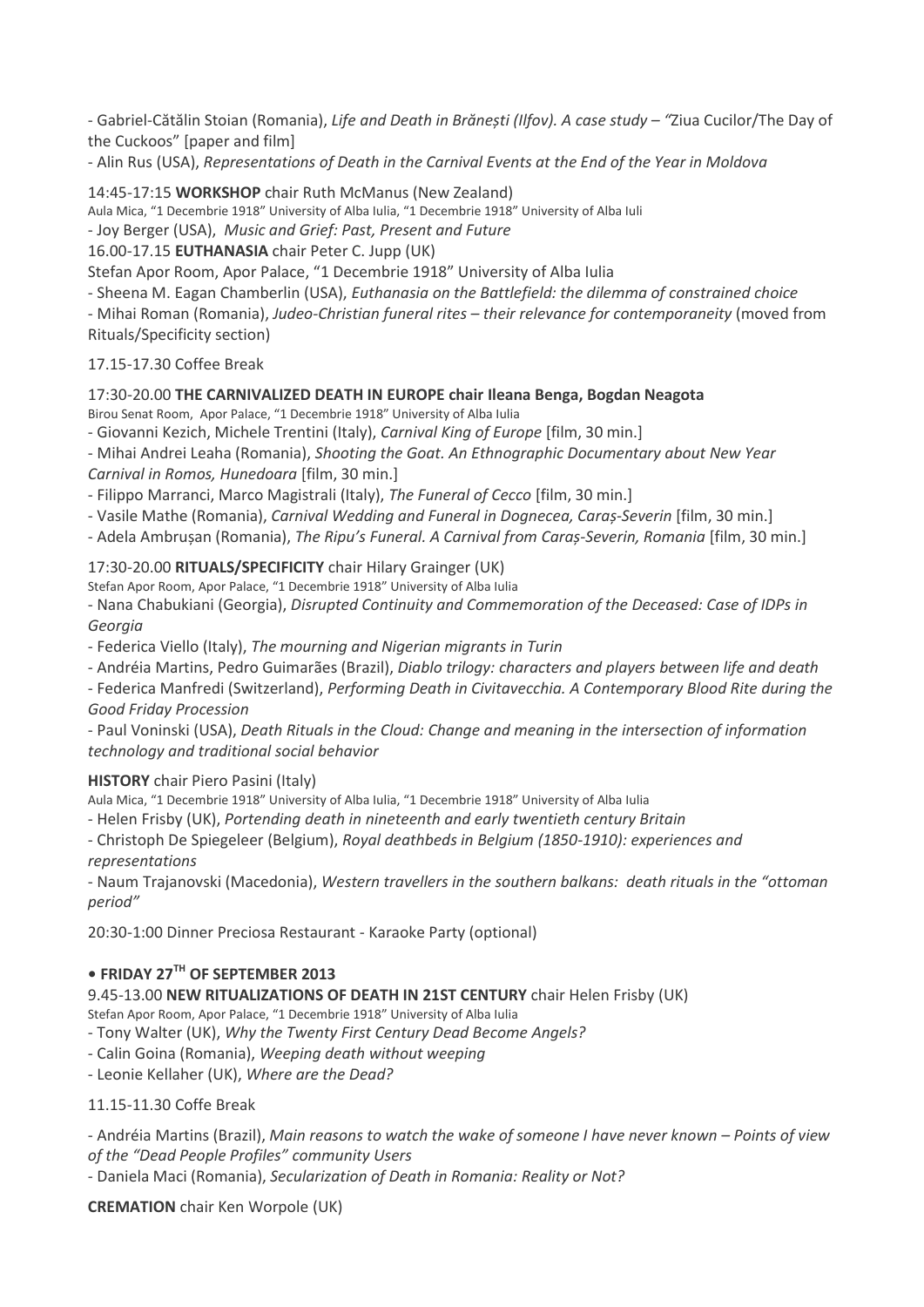Birou Senat Room, Apor Palace, "1 Decembrie 1918" University of Alba Iulia

- Peter C. Jupp (UK), *The forty year achievement: Scotland's Cremation Society and Maryhill Crematorium*

- Marius Rotar (Romania), *Crossing the Lines: Calinic I. Popp Serboianu and the Issues of Cremation in Interwar Romania*

- Hilary J. Grainger (UK), *James Chalmers 'A Scheme of Cremation for Scotland': Glasgow Maryhill*

11.15-11.30 Coffee Break

- Aleksandra Pavićević (Serbia), *Why was the Writer cremated? Thanatological aspects of death and funeral of Yugoslav literate Ivo Andrić*

- Ana Soviany (Romania), *The death of Sergiu Nicolaescu: searching for the scapegoat*

13:00-14:00 Lunch "1 Decembrie 1918" University of Alba Iulia

14.15-18:30 Turda Salt Mine **<http://salinaturda.eu/?lang=en>**

19:00-20.30 Dinner 1 Decembrie 1918 University of Alba Iulia

# **• SATURDAY 28TH SEPTEMBER 2013**

9.00-11

**CORPSES/CEMETERIES/FUNERAL HOMES** chair Horea Poenar (Romania)

Stefan Apor Room, Apor Palace, "1 Decembrie 1918" University of Alba Iulia

- Ken Worpole (UK), *Modernism comes to terms with Death: the Igualada Cemetery of Enric Miralles in Spain*

- Alexandra Argeșanu (Romania), *Cemeteries ensemble vegetation: symbolism and expression*

- Lakhbir K. Jassal (UK), *Governing perilous corpses, bodies and remains: the production of ritual expertise in Brighton and Liverpool*

- Luigi Bartolomei, Alberto Bortolotti (Italy), *Tanato space in Italy. Which inspiration or model for new funeral homes?*

## **REPRODUCTION/BIRTH/DEATH/AFTERLIFE** chair Tony Walter (UK)

Birou Senat Room, Apor Palace, "1 Decembrie 1918" University of Alba Iulia

- Rasa Račiūnaitė-Paužuolienė (Lithuania), *Conceptualization of Death and the Afterlife in the 21st Century: A case study in Lithuania*

- Catalina Hutanu (Romania), *When does Death Begin?*

- Adriana Teodorescu, Roxana Varian (Romania), *Romanian Contemporary Perceptions of Death and Afterlife. A Case Study*

- Dejan Mickovik, Katerina Kochkovska (Macedonia), *The Concept of Reproductive Freedom and the Posthumous Reproduction in the Republic of Macedonia*

11.00-11.10Coffe Break

## 11.10-13.40

## **LOSS/BEREAVEAMENT/PALLIATIVE CARES** chair Paul Voninski (USA)

Birou Senat Room, Apor Palace, "1 Decembrie 1918" University of Alba Iulia

- Ruth McManus (New Zealand), *Women's Voices Finding Solace: emotional narratives of coping with mass destruction and loss*

- Cristina Speranza, Medina Bordea (Romania), *Palliative Care: Between Common Sense and Counseling*

- Dejan Donev (Macedonia), *Palliative care and end of life in the postmodern society*

- Denizia Gal (Romania), *Interdisciplinary in assisting palliative end of life*

- Marina Sozzi (Italy), *Euthanasia in the western world: discussions, debate, legislations, relationship to the palliative cares* (moved from Euthanasia Section)

## **LITERATURE/HISTORY** chair Aleksandra Pavicevic (Serbia)

Birou Senat Room, Apor Palace, "1 Decembrie 1918" University of Alba Iulia

- Noémi Farkas (Hungary), *"Et moriemur". The place of the observer and observed through the* 

*representation of the funeral oratio in the 18-19 Century Transylvanian Aristocracy*

- Aura Poenar (Romania), *Death as Symptom in Wagner's Parsifal*

- Horea Poenar (Romania), *You Have Seen Nothing Yet. Vision, Time and Death in Sorin Titel's Novel*